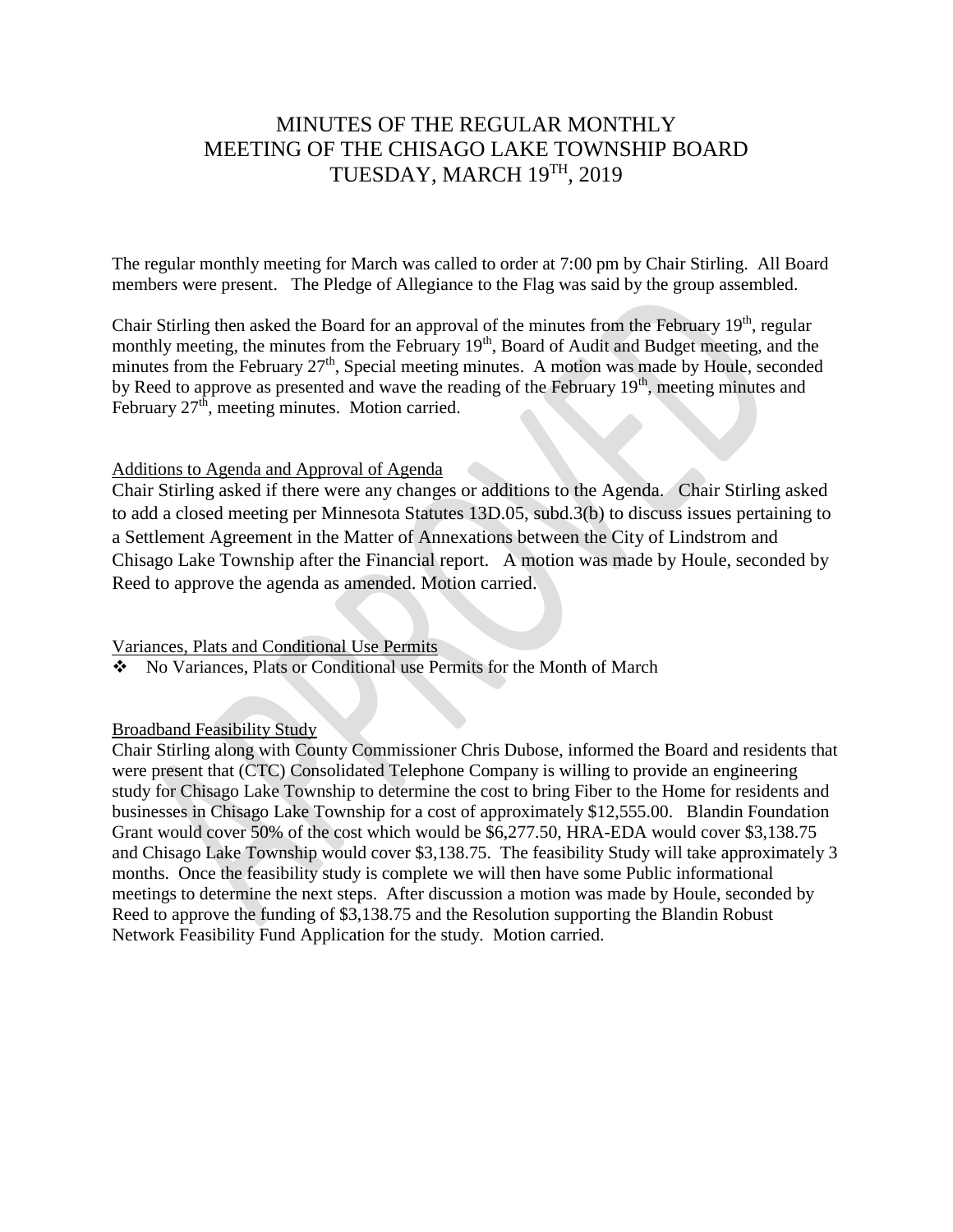#### Page two of the March Minutes

Old Business

- Auditor Mike Pofahl submitted the 2018 Final Audit report for Approval. After review a motion was made by Houle, seconded by Reed to approve the 2018 Audit report as presented.
- $\cdot$  Engineer Dan Boyum presented the bid results for 2019 Street Improvements on 245<sup>th</sup> Street, between Lofton Avenue and Miller Avenue, 245<sup>th</sup> Street between Miller Avenue to approximately 1,440 feet North, Miller Avenue from  $245<sup>th</sup>$  Street to the South End,  $244<sup>th</sup>$  Street from Miller Avenue to Moody Lane, and Moody Lane from 244<sup>th</sup> Street to Miller Avenue. There were a total of 5 bids:

| North Valley, Inc.                | \$429,417.08 |
|-----------------------------------|--------------|
| <b>Dresel Contracting</b>         | \$433,318.41 |
| Knife River Corp. - North Central | \$478,473.72 |
| <b>Park Construction</b>          | \$497,925.50 |
| Valley Paving, Inc.               | \$507,578.75 |
| Bituminous Roadways, Inc.         | \$549,845.30 |

 Engineer Dan Boyum recommended we award the Project to the low bidder, North Valley, Inc. After review a motion was made by Houle, seconded by Reed, to award the project to North Valley, Inc. for the amount of \$429,417.08. Motion carried.

 Engineer Dan Boyum then discussed paving the maintenance parking lot with the Board and the Board requested that the Maintenance Supervisor – Matt Wikelius send out quotes for bidding the Maintenance parking lot.

## New Business

- Chris Sauro, with Country Mutual Insurance Company, came before the Board to review the Annual Insurance Policies for 2019. After review and discussion a motion was made by Houle, seconded by Reed to approve the Annual Insurance Policies for 2019 with Country Mutual Insurance Company. The Premium being \$9,862.65. Motion carried.
- Travis Greene, Center City Fire Chief, along with Jim Marxer, Assistant Fire Chief, came before the Board to present their 2018 Annual Report.
- Chair Stirling informed the Board that the Township received a request from Steel Chick recycling, to setup recycling days the  $3<sup>rd</sup>$  Saturday of each month beginning April 20<sup>th</sup> thru October  $19<sup>th</sup>$ , 2019. This would be at no cost to the Township, with the Township furnishing the site. After discussion a motion was made by Houle, seconded by Reed allowing them to recycle the third Saturday of each month beginning April 20<sup>th</sup> thru October 19<sup>th</sup>, 2019. Motion carried.

## Road Report – Matt Wikelius

Matt informed the Board that they received a quote from Bjorklund to provide Limestone hauling at \$6.50/Ton. The Township plans to Limestone and chloride - Loftman Trail, 355th Street East of County Rd 12, 285<sup>th</sup> Street and 282<sup>nd</sup> Street, off LakeLawn Drive this year. After discussion a motion was made by Reed, seconded by Houle to accept Bjorklunds quote to provide Limestone hauling at \$6.50/Ton. Motion carried. Wikelius then informed the Board that he would like to look into purchasing a new truck for the Township. Chair Stirling suggested getting pricing from the State Fleet. Residents on Loftman Trail and Vibo Trail came before the Board with road concerns. After some discussion the Town Maintenance Supervisor is going to work with them on the issues and concerns they have.